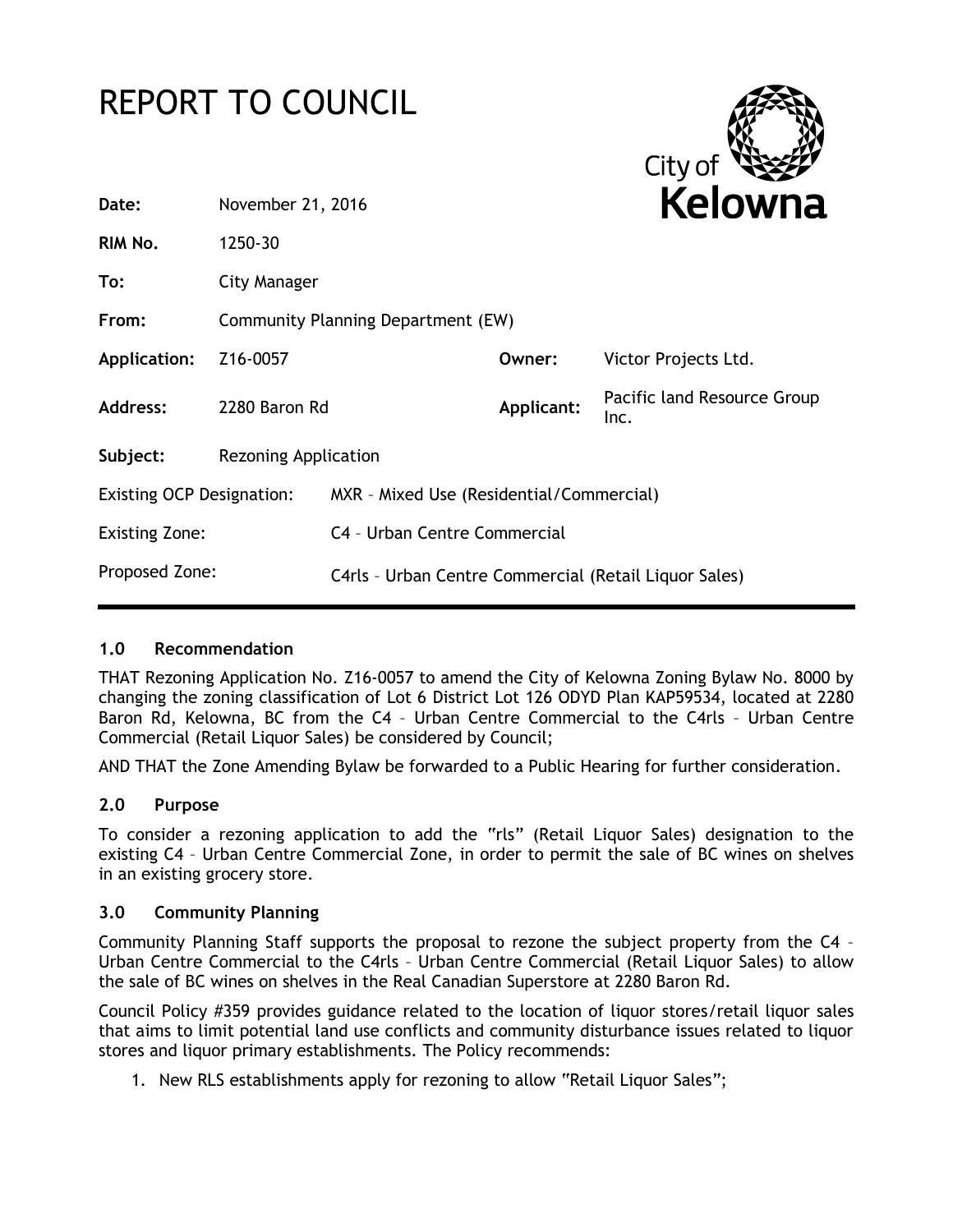- 2. No Retail Liquor Sales be approved (in conjunction with) Liquor Primary Establishments with person capacity exceeding 150 persons; and
- 3. Any new Retail Liquor Sales establishment not be located within 300m of an existing Liquor Primary establishment with a capacity greater than 350 persons.

The proposal is in accordance with the Council Policy. The proposed license is not to be approved with a Liquor Primary establishment and there are no Liquor Primary establishments with a capacity greater than 350 persons within 300 m of the subject property.

Current Liquor Control and Licensing Branch Regulations prohibit private or provincial liquor stores from 1km (as the crow flies) of each other. However, these rules do not apply to the current proposal or any grocery stores that seek to sell BC wine on store shelves.

## **4.0 Proposal**

## 4.1 Project Description

The applicant is proposing to add the "rls" (Retail Liquor Sales) designation to the existing C4 – Urban Centre Commercial Zone, in order to permit the sale of BC wines on shelves in the Real Canadian Superstore. Approximately 93  $m^2$  of interior floor space is proposed to be allocated for the retail sales of BC Wine. No exterior changes are proposed.

## 4.2 Site Context

The 5.9 hectare (14.58 acre) subject property called Baron Centre has five commercial building for businesses including The Real Canadian Superstore, Marshalls, Dollarama, and The Keg Steakhouse & Bar. The property is located in the Midtown Urban Centre, south of HWY 97 N.

Specifically, adjacent land uses are as follows:

| <b>Orientation</b> | <b>Zoning</b>                                                                                      | <b>Land Use</b>                                                   |
|--------------------|----------------------------------------------------------------------------------------------------|-------------------------------------------------------------------|
| North              | C4 - Urban Centre Commercial                                                                       | General retail stores (Dilworth Centre)                           |
| East               | A1 - Agriculture 1                                                                                 | Vacant land                                                       |
| South              | C4 - Urban Centre Commercial                                                                       | Vacant land                                                       |
| West               | C4 - Urban Centre Commercial<br>C3 - Community Commercial<br>RM5 - Medium Density Multiple Housing | Gas Bar<br>Automobile Service Station<br><b>Apartment Housing</b> |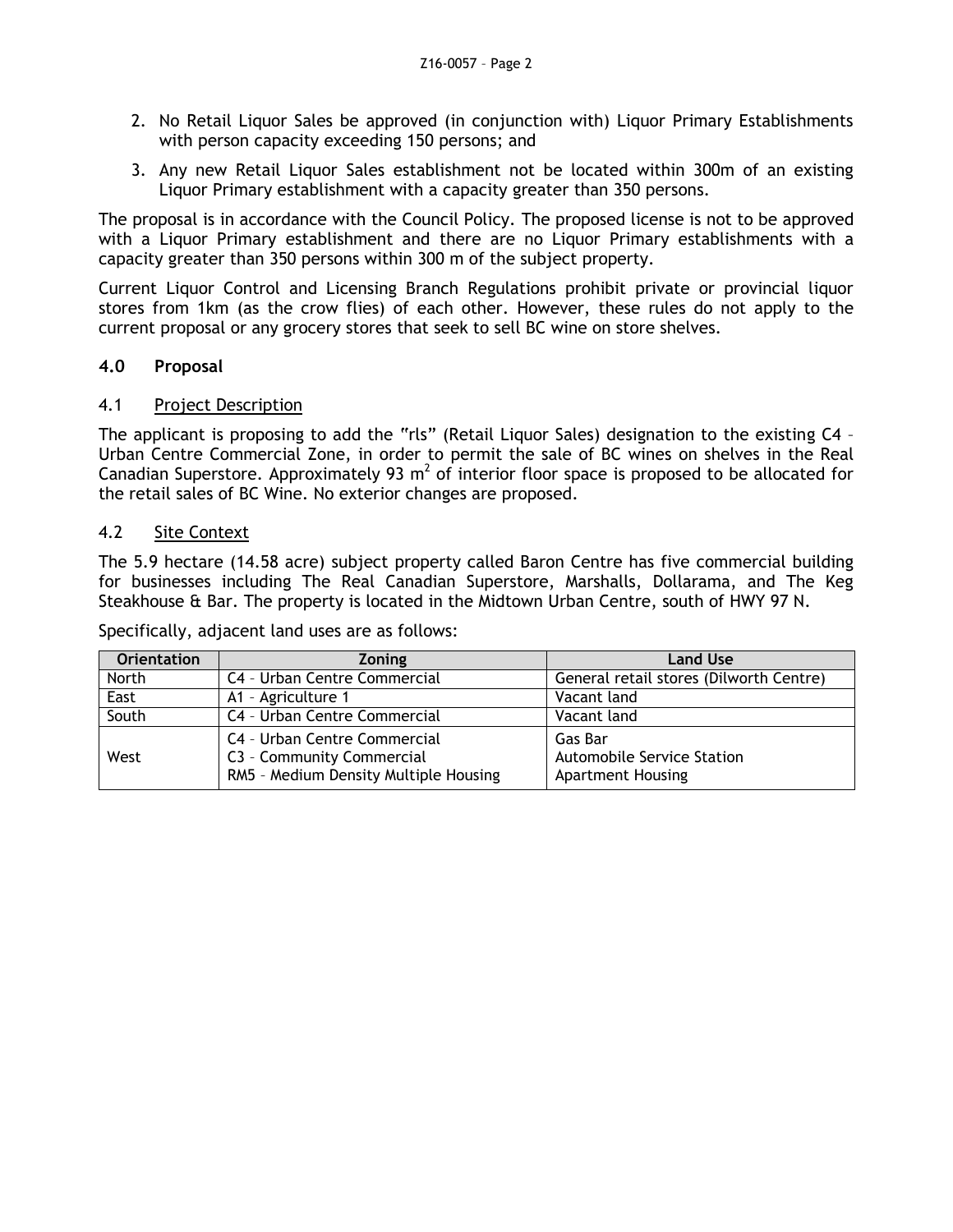

#### **Subject Property Map:**

## **5.0 Current Development Policies**

As per Council Policy #359 (Liquor Licensing Policy & Procedures), the following considerations should be made for the location of liquor stores/retail liquor sales (RLS):

- Continue to require new or relocated RLS establishments to apply for a rezoning applicable to allow for "Retail Liquor Sales" in applicable zones.
- No Retail Liquor Sales shall be approved for (in conjunction with) Liquor Primary Establishments with person capacity that exceed 150 persons.
- Any new or relocated Retail Liquor Sales establishment shall not be located within 300 m of an existing Liquor Primary establishment with a person capacity greater than 350 persons.
- **6.0 Technical Comments**
- 6.1 Building & Permitting Department
	- No comment.
- 6.2 Development Engineering Department
	- See attached memorandum dated October 21, 2016.